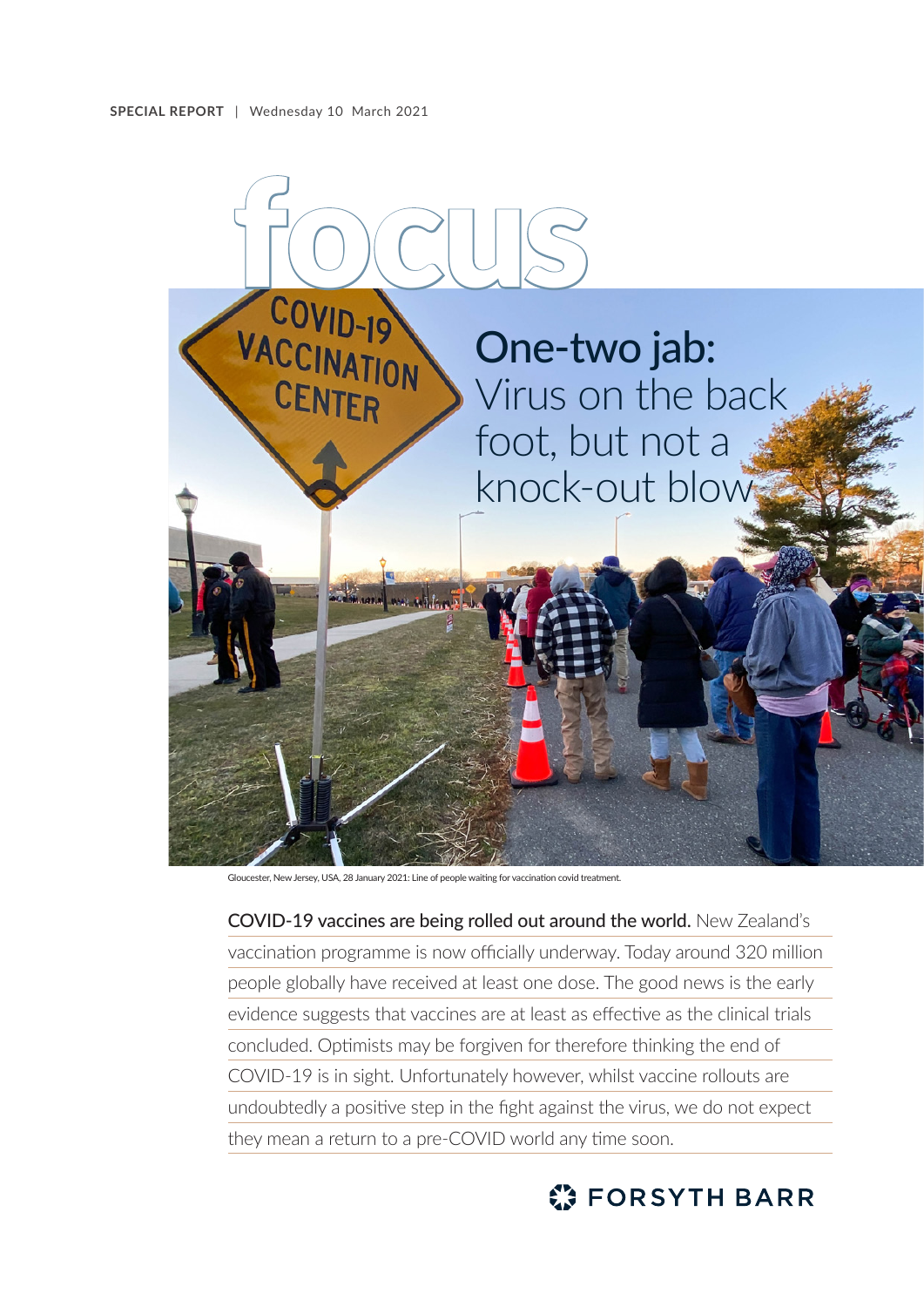To end the COVID-19 pandemic a large percentage of the world's population needs to be immune. The safest way to achieve this is with vaccines. Time to develop vaccines is generally measured in years or decades, but the unprecedented scientific response to COVID-19 has produced numerous options in record time. There are currently a dozen that are approved for general or emergency use, and are being rolled out across different jurisdictions.

Whilst this is a very significant step toward managing COVID-19 many uncertainties remain: How quickly can the vaccine be distributed? What portion of people will willingly take the vaccine? Do vaccines reduce transmission? How quickly will the virus mutate? How effective will vaccines be against new strains? Will we need booster jabs? And how often? Without the answer to all of these, it remains difficult to answer the biggest question, when will the world start to return to normal?

#### **The New Zealand rollout is underway**

This week we had the positive news that New Zealand had secured an additional 8.5 million doses of the Pfizer/BioNTech vaccine Comirnaty. The country's total supply of 10 million is now enough to vaccinate five million people with the required two jabs. Comirnaty is one of the most effective vaccines available, and having enough doses of the one vaccine for the entire population should make the rollout easier and more efficient.

| New Zealand's                  | PFIZER/         | JANSSEN/                                                                 | UNIVERSITY               |                             |
|--------------------------------|-----------------|--------------------------------------------------------------------------|--------------------------|-----------------------------|
| vaccine supply                 |                 |                                                                          | OF OXFORD/               |                             |
|                                | <b>BIONTECH</b> | JOHNSON & JOHNSON                                                        | <b>ASTRAZENECA</b>       | <b>NOVAVAX</b>              |
| Doses ordered                  | 10,000,000      | 5,000,000                                                                | 7.600.000                | 10.720.000                  |
| Doses per person               | 2               | 1                                                                        | $\overline{2}$           | $\overline{2}$              |
| <b>Approval Status</b>         | Approved        | Application<br>lodged                                                    | Application<br>lodged    | Still in clinical<br>trials |
| Efficacy in<br>clinical trials | 95%             | 72%                                                                      | 72%                      | 89.3% (initial<br>results)  |
| <b>Estimated Delivery</b>      | Over 2021       | 2 million from July 2021.<br>Option to buy up to<br>3 million over 2022. | c.250,000<br>before July | Late 2021                   |

Source: WHO, Ministry of Health, Company statements, Forsyth Barr analysis

The first stage of the rollout is underway and will see around 50,000 border and managed isolation and quarantine (MIQ) workers, and their household contacts vaccinated. After priority groups, it is planned for vaccinations to begin, free of charge, for the general population from July. Director-General of Health, Dr Ashley Bloomfield has said he wants 90% of New Zealanders to be vaccinated by the end of 2021.

## **What is required to reach herd immunity?**

In order to break a virus's chain of transmission a population must reach herd immunity – essentially the threshold where enough people are immune that the virus can't find enough hosts and is unable to spread. It does not mean there won't be virus outbreaks, but that when they occur it won't spread through the community. The threshold for herd immunity depends on factors such as the disease's transmissibility, effectiveness of the vaccine (no vaccine is 100% effective), and population density.

The level of population immunity required to control COVID-19 is not yet known. Estimates range from 60% to 85%. The New Zealand

## **Vaccine distribution plan**

| GROUP<br>ONE          | 50,000+ border and managed isolation<br>and quarantine (MIQ) workers, and<br>their household contacts. Targeting<br>most to have received at least the first<br>dose this month.                                                                                                                                                                                              |  |
|-----------------------|-------------------------------------------------------------------------------------------------------------------------------------------------------------------------------------------------------------------------------------------------------------------------------------------------------------------------------------------------------------------------------|--|
| GROUP<br><b>TWO</b>   | Around 480,000 frontline healthcare<br>workers and people living in high-<br>risk settings (e.g. living in aged care<br>homes, or those with underlying<br>health issues or aged over 65 living<br>in South Auckland given the many<br>border operations and MIQ facilities<br>and workers based in the area).<br>Started in February and expected to<br>be completed in May. |  |
| GROUP<br><b>THREE</b> | Around 1.7 million people who are at<br>higher risk if they catch COVID-19.<br>Plan to start in May.                                                                                                                                                                                                                                                                          |  |
| <b>GROUP</b><br>FOUR  | The rest of the general population $-$<br>around 2 million people. Plan to start<br>in July.                                                                                                                                                                                                                                                                                  |  |

Source: New Zealand Government, Forsyth Barr analysis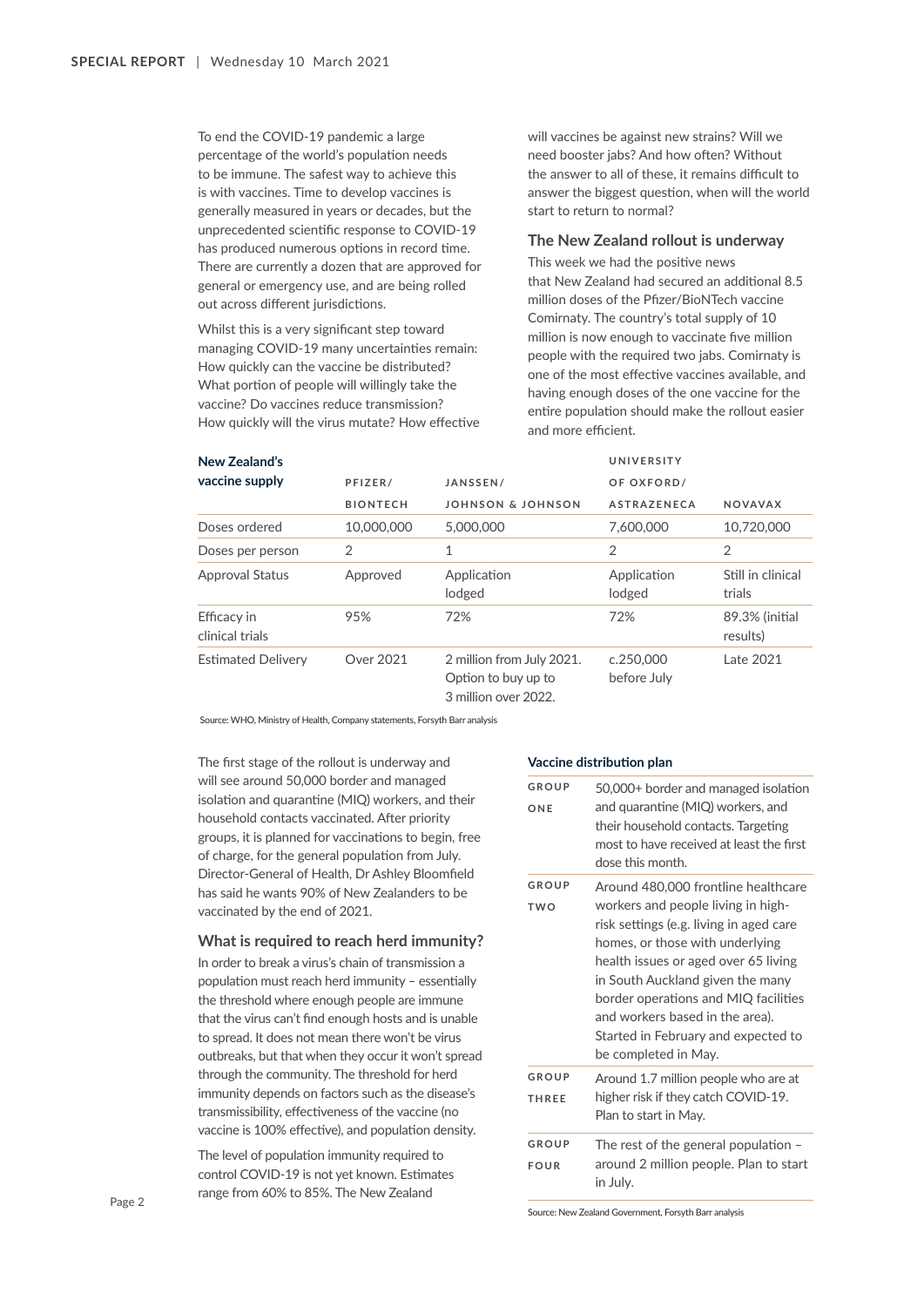Government has said it hopes it can vaccinate 70% of the population. Whilst it's not certain 70% will be sufficient, even reaching this figure won't be easy.

Firstly, at this stage, vaccines aren't yet approved for those under 16 years' old — currently around 20% of the population — or pregnant women. Pfizer and Moderna are currently trialling vaccines on children 12 years and older. Initial signs are positive, however, final results are still months away and further trials will be required for those under 12.

Longer term, greater hurdles are effective distribution, potentially including ongoing boosters, and vaccine hesitancy. In a February research poll, 10% of respondents said they would not receive a "well-tested and approved" COVID-19 vaccine if offered, and a further 20% weren't sure.

## **What has the world learned so far?**

Today the number of people who have received at least one dose of a vaccine is approaching three times the number of people reported to have caught the virus. Israel leads the way with 58% of the population having received at least one dose as at 8 March. The United Kingdom at 33% and United States at 18% are the leaders of the major economies.

SHARE OF PEOPLE WHO HAVE RECEIVED **AT LEAST ONE DOSE OF COVID-19 VACCINE (SELECTED COUNTRIES)**



Source: Our World in Data, Forsyth Barr analysis

For New Zealand and other countries commencing vaccination programmes these early leaders provide useful insights for what may lie ahead.

In Israel initial vaccinations focused on the over 60s. Vaccines were well received by this vulnerable cohort, with nearly 80% having received both doses. Hospitalisations from the virus has decreased. Importantly, it appears vaccines also reduce a person's ability to transmit the disease. Israel highlights that even if herd immunity isn't achievable there are benefits from vaccination – protecting the most vulnerable and reducing strain on the healthcare system.

## **ISRAEL VACCINATIONS AND HOSPITALISATIONS: THE EARLY SIGNS ARE POSITIVE**



Source: Our World in Data, Forsyth Barr analysis

After starting strongly, some of the challenges of achieving widespread inoculation have surfaced. Coaxing vaccine sceptics and younger Israelis to get their shots has not proved as easy. Many, viewing themselves as low risk, are choosing to wait and see if vaccines produce any adverse reactions. Unless enough of these abstainers can be convinced to be vaccinated, Israel may struggle to reach herd immunity. Additionally, 29% of Israel's population is under the age of 16, making the prospect of shortterm success all the more difficult

# **SURVEY (SELECTED COUNTRIES): "IF A COVID-19 VACCINE WERE MADE AVAILABLE TO ME THIS WEEK, I WOULD DEFINITELY GET IT." (DECEMBER/JANUARY)**



Source: Our World in Data, Forsyth Barr analysis

# **Without herd immunity the virus could resurge**

The Israeli experience highlights that completely stamping out the virus will be difficult. Even if the virus is controlled in one country, it is unlikely to be controlled in all. It will be most difficult in developing countries, with high-density populations and limited access to vaccines. Borders will remain a vulnerability.

Without herd immunity the virus will still live in communities. And the nature of the COVID-19 virus (like the common flu) means it can mutate into new strains.